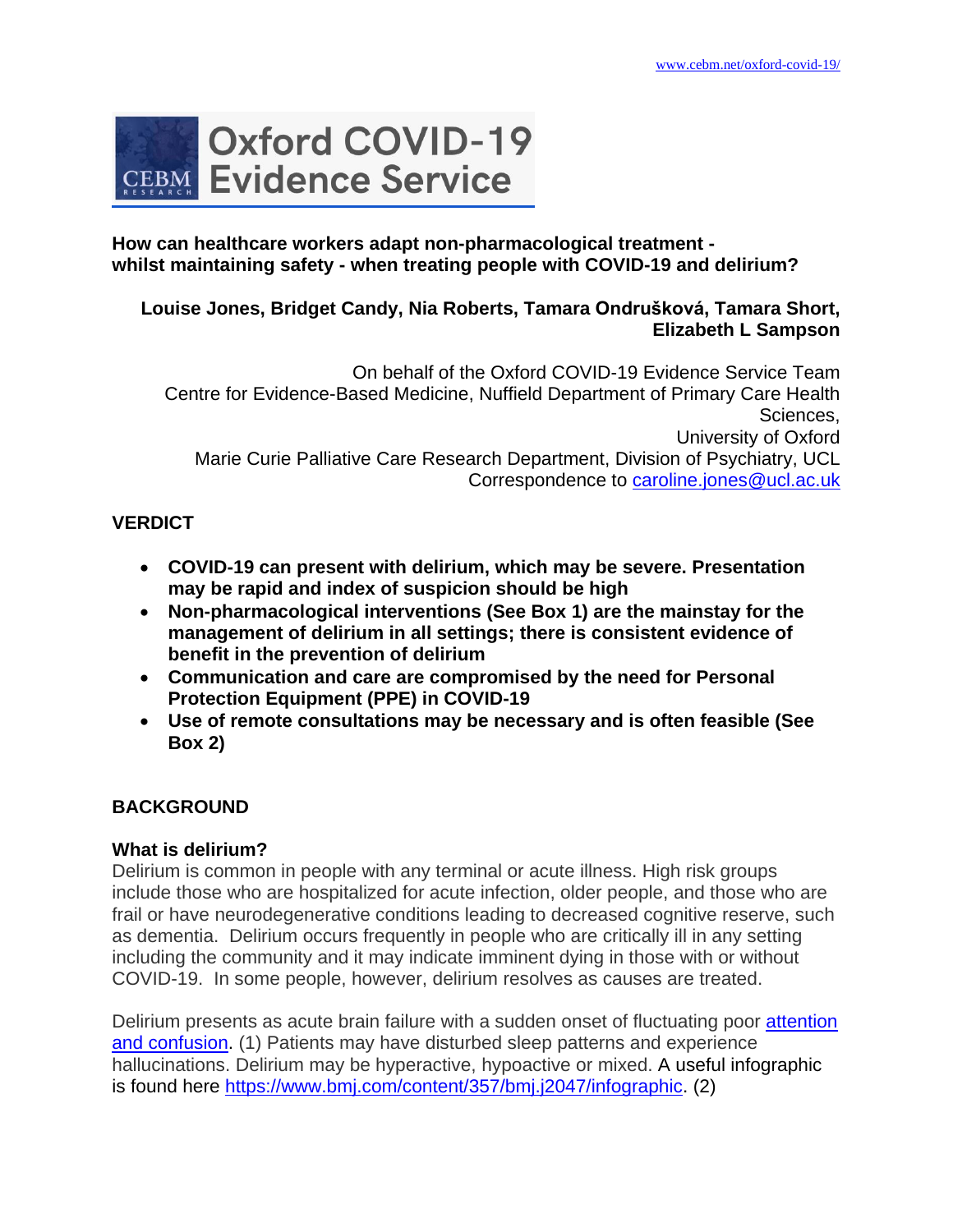Delirium may be caused by underlying disease or occur as a side effect of drugs or other conditions. Frequently it is not clear why a person has delirium and causes are often multifactorial. The complex nature of delirium makes its management challenging. Delirium frequently causes distress to both the person, their family and healthcare workers (O'Malley 2008; Partridge 2013). (3,4)

## **Delirium and COVID-19**

Narrative evidence is emerging from the COVID-19 pandemic that clinical deterioration may be sudden. Rapid onset of delirium may be a [prominent feature](https://onlinelibrary.wiley.com/doi/epdf/10.1111/jgs.16480) (5) of this. In some patients with COVID-19, particularly older people, delirium may be the main presenting symptom. COVID-19 may precipitate delirium through hypoxia, infection, and multiorgan failure. There is some evidence that COVID-19 may be associated with encephalopathy and other neurological syndromes. Admission into an acute hospital and transfers between care settings or wards, including critical care, may all precipitate delirium. Index of clinical suspicion should be high amongst professional and family carers, but case recognition may be challenging. Maintaining safety through wearing Personal Protective Equipment (PPE) or offering care at a distance presents challenges for communication with patients and their families. Key face recognition and body language clues are lost and people may become more confused and frightened.

Although transfer of care setting is a risk factor for delirium, those at home are also vulnerable. Recognition of delirium may be complicated by limited contact with healthcare providers; this may be particularly challenging for family members and others in the household who do not have medical training. It is possible that carer anxiety may be an important issue in caring for people with COVID-19 in the community, especially in the face of rapid deterioration and the emergence of delirium, and in the context of self-isolation restrictions.

Learning from the Ebola epidemic in 2014-15 highlighted how delirium was common during the advanced stages of the disease and how it presented a serious management challenge in a context in which strict infection control was required. In addition this had [important subsequent effects](https://www.thelancet.com/pdfs/journals/lanpsy/PIIS2215-0366(15)00451-4.pdf) (6) on the mental health of survivors.

## **Research question and objectives of this rapid review**

## *How can healthcare workers adapt non-pharmacological treatment whilst maintaining safety - when treating people with COVID-19 and delirium?*

The objectives are to

- summarise emerging evidence and clinical guidelines relevant to the management of delirium in people with COVID-19
- present what is known on the use of non-pharmacological approaches for the management of delirium and relevant to people with COVID-19, outside of critical care settings.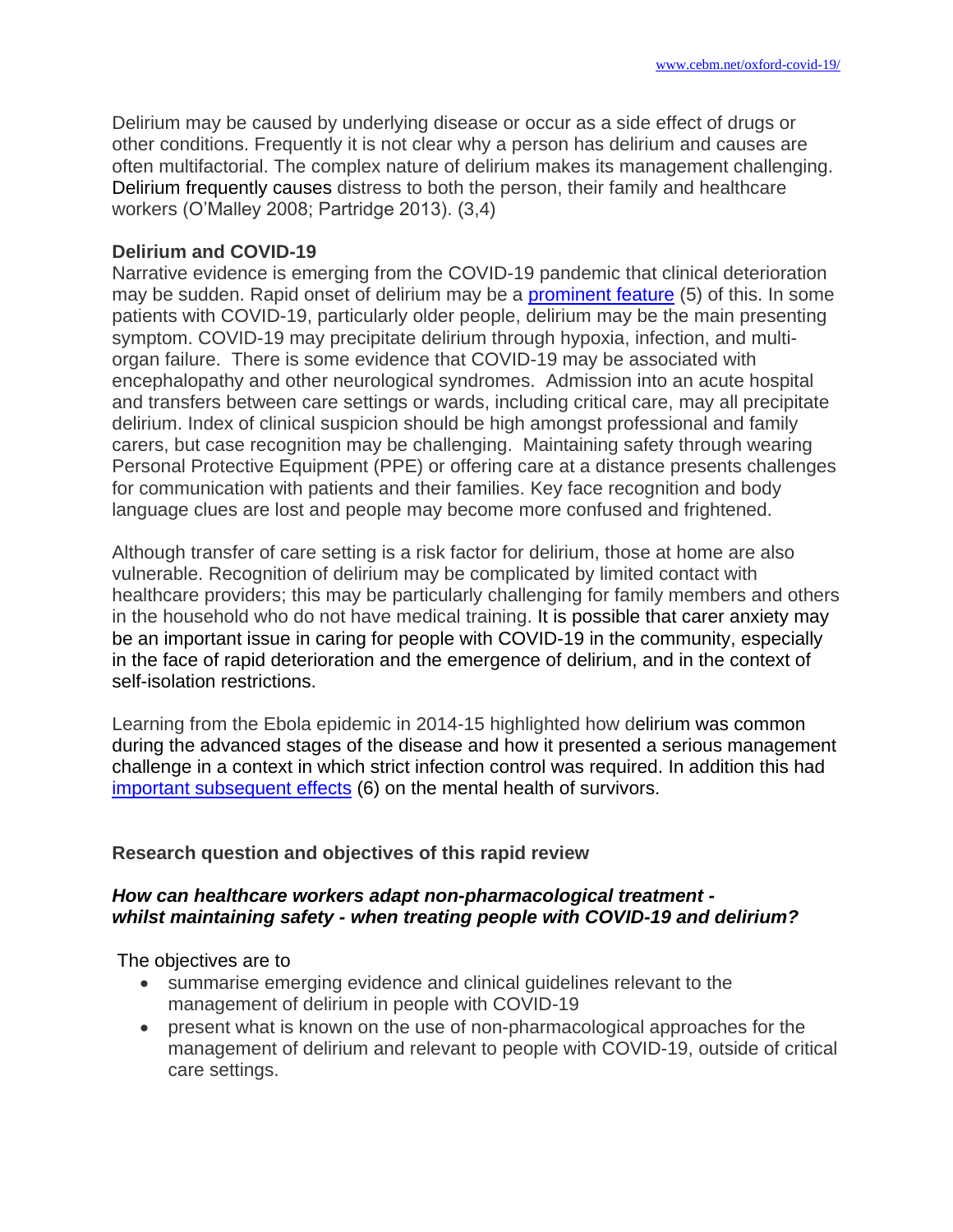• report on the feasibility, acceptability, challenges and potential benefits of using remote consultation for managing delirium in the context of COVID-19 where issues of need for infection control may present barriers to face to face assessments.

#### **Search strategy**

Pubmed, Embase and Psychinfo were searched on 17<sup>th</sup> April 2020. We ran additional more general searches on telemedicine in the same databases on 20<sup>th</sup> April 2020 and on personal protective equipment (PPE) on 30<sup>th</sup> April 2020.

We sought to identify works containing the information most relevant to the research question, of high quality and most likely to be impactful on practice. These included where available systematic reviews and clinical guidelines.

#### **Critical Appraisal of Research**

We used [Amstar II](https://amstar.ca/Amstar-2.php) (7) to appraise systematic reviews and the quality of the evidence derived was judged following the [GRADE](https://www.gradeworkinggroup.org/) (8) Working Group grades of evidence. For any primary studies, dependent on study design, we planned to use a [CASP checklist.](https://casp-uk.net/casp-tools-checklists/) (9)

## **EVIDENCE, CLINICAL GUIDELINES and COVID-19**

# *Emerging evidence and clinical guidelines relevant to the management of delirium in people with COVID-19*

First line treatment of delirium uses non-pharmacological approaches (Bush 2018; SIGN 2019). (10,11) Simple measures include early recognition, attention to the environment and addressing reversible physical causes as outlined in Box 1. People with COVID-19 may also be distressed by a perception of shortness of breath. Emerging challenges to the use of non-pharmacological interventions in people with delirium and COVID-19, including possible adjustments to some components, are set out here<https://onlinelibrary.wiley.com/doi/epdf/10.1111/jgs.16480> (5)

#### **Detection and index of clinical suspicion**

Identification of delirium is the key first step in its management. The need for staff and family education to raise the index of suspicion of delirium underpins many of the identified multi-component interventions (Box 1). A detailed discussion of family carer education interventions can be found in the review conducted by Carbone (2015). (12) Education programmes such as those evaluated by Yamalada (2013) and Wand (2011) are time consuming. (13,14) Bush (2014) suggests the use of leaflets. (15) Shorter methods such as leaflets may be needed in the rapidly unfolding picture of delirium in COVID-19.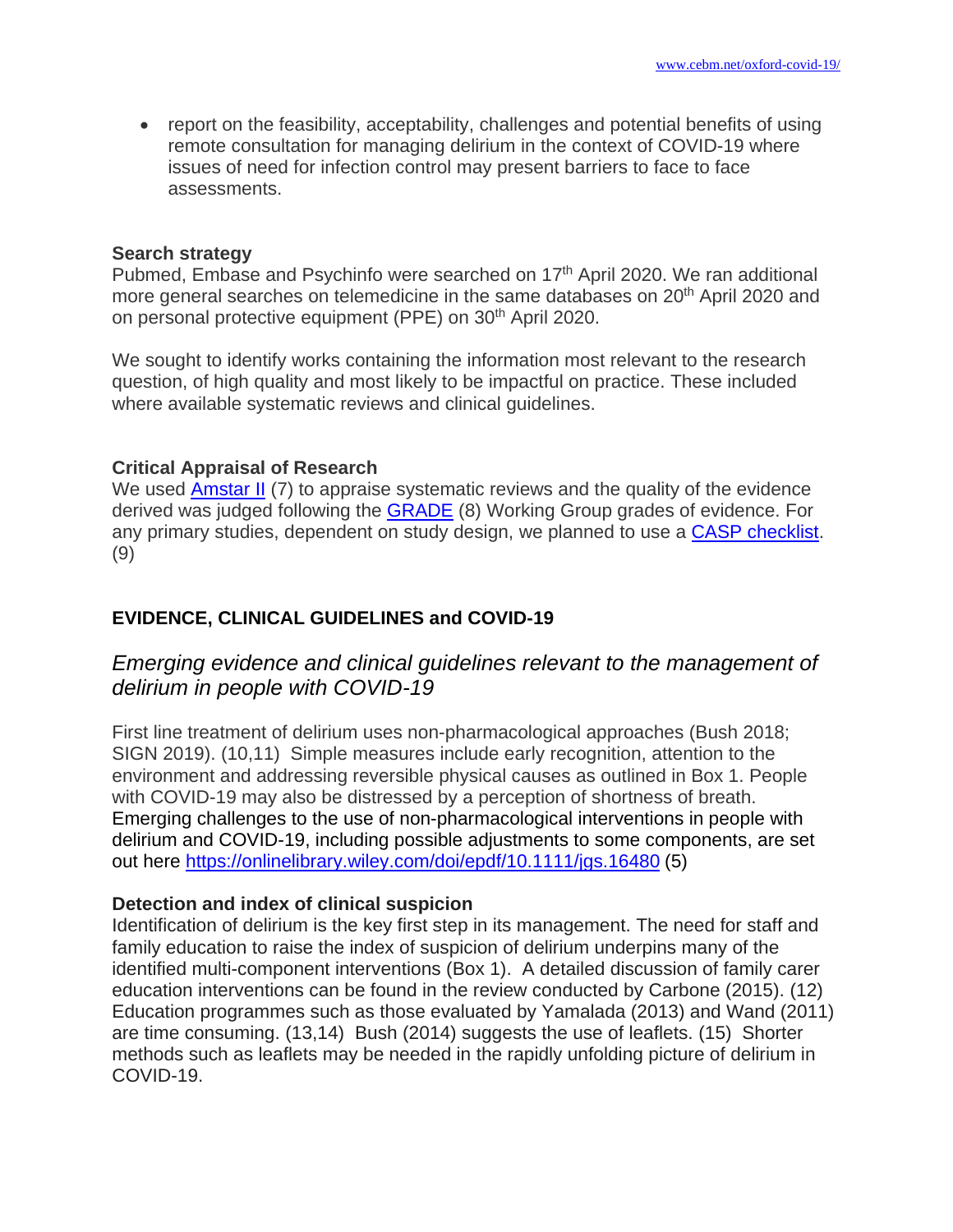A strong evidence base on the content of leaflets is not found (we are aware of [one](https://www.ncbi.nlm.nih.gov/pubmed/23616273)  [study\)](https://www.ncbi.nlm.nih.gov/pubmed/23616273) (16) but further information is available at<https://www.dementiauk.org/delirium/> (17)

In the context of COVID-19, some staff may have been redeployed from other clinical areas and may not be familiar with detecting delirium. We suggest the use of the simple and validated 4-AT [scale.](https://www.the4at.com/) (18) This is a widely used tool in UK clinical practice and is embedded in many acute trust admission clerking proformas and e-records.

#### **Mental capacity**

Some patients may be so delirious that they may not have the mental capacity to understand or tolerate the use of oxygen masks, or may wander with the complication of the threat of spreading the virus. Guidance on issues of mental capacity and deprivation of liberty safeguards is found here (19)

[https://www.gov.uk/government/publications/coronavirus-covid-19-looking-after-people](https://www.gov.uk/government/publications/coronavirus-covid-19-looking-after-people-who-lack-mental-capacity)[who-lack-mental-capacity](https://www.gov.uk/government/publications/coronavirus-covid-19-looking-after-people-who-lack-mental-capacity)

#### **Management**

Since the start of the COVID-19 pandemic, a number of guidelines and algorithms have been produced and a useful list is found at the end of this document.

The most widely cited are those developed by the British [Geriatric](https://www.bgs.org.uk/resources/coronavirus-managing-delirium-in-confirmed-and-suspected-cases) Society. (20) They incorporate the [SIGN](https://www.sign.ac.uk/sign-157-delirium) guidance (21), which promotes use of the "TIME" tool (Triggers, Investigate, Manage, Engage) which is a tool/heuristic for delirium management widely used in the NHS.

**Polypharmacy** may be common in older people or patients discharged from the acute setting. This may lead to a high anticholinergic drug burden (ACB) which can precipitate or prolong delirium. A useful tool for calculating ACB is available at <https://medichec.com/>(this can be downloaded as an application for mobile devices). (22)

## **End of life**

Some people showing delirium may recover and careful clinical judgement should be exercised before commencing end of life care. In this context supportive treatment for delirium may include "correctable" causes. For example, antibiotic treatment for a secondary bacterial infection may improve fever, cough, breathlessness and delirium. Comprehensive international guidance on palliative care in the context of coronavirus and COVID-19 is available from the [European Association for Palliative Care.](https://www.eapcnet.eu/publications/coronavirus-and-the-palliative-care-response) (23) In the UK, guidance is available through [NICE](https://cks.nice.org.uk/delirium) on the management of delirium at the end of life and the appropriate use of medication. (24)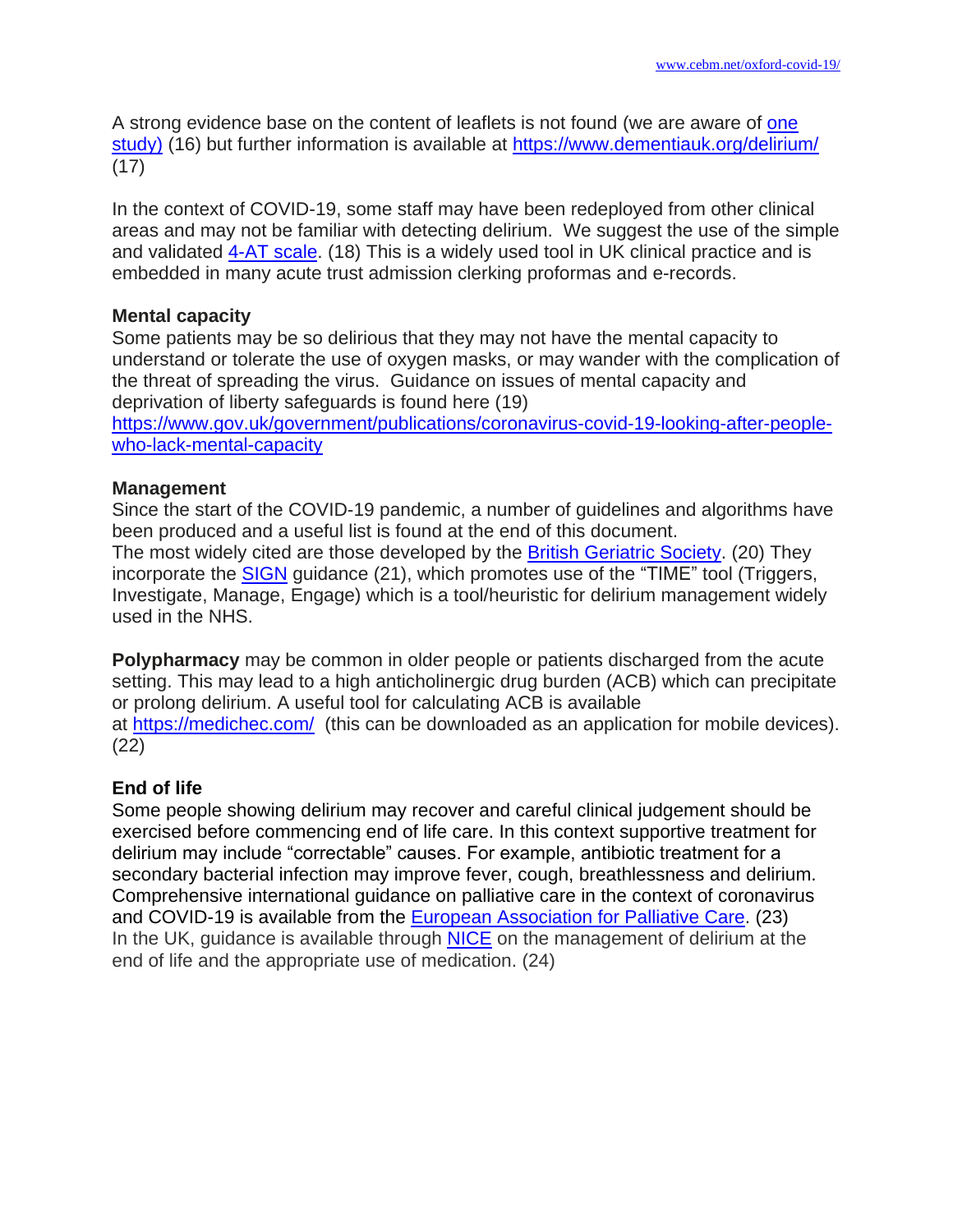# *What is known on the use of non-pharmacological approaches for the management of delirium and relevant to people with COVID-19, outside of critical care settings*

**Adaptation of pharmacological treatment for delirium for people with COVID-19**  No direct evidence was identified.

## **Non-pharmacological multicomponent interventions for delirium**

We identified nineteen (List A) systematic reviews of studies of hospitalised patients including older and younger populations in surgical or medical settings which were not specific to ICU. None were specific to COVID-19. Three of the reviews included studies of nursing home residents; none included studies on home care. Multi-component nonpharmacological interventions were compared with usual care. Heterogeneity in components and study quality makes it difficult to provide clear recommendations.

The interventions varied in components but certain elements were commonly included and these are shown in Box 1. Many of the interventions have built upon the principles of the Hospital Elder Life Programme HELP (Inouye 1999) for the prevention and management of delirium. (25)

## **BOX 1**: **Common components of multi-component non-pharmacological interventions for delirium**

- protocols to address staff and family education to raise awareness for identification of delirium syndrome;
- identifying and optimising treatment of potentially reversible clinical conditions;
- review and treatment of possible sources of pain;
- addressing simple measures such as provision of vision and hearing aids to enhance orientation;
- review of medication, reduction in use of psychiatric drugs and minimising overall medication;
- adequate and appropriate hydration and nutrition;
- proactive geriatric consultation if available;
- sleep management;
- early mobilisation;
- systematic cognitive screening.

There is generally consistent evidence that in non-ICU hospital settings and in nursing homes, in comparison with usual care, multi-component non-pharmacological interventions containing some or all of these components reduce the incidence of delirium. For instance, in one Cochrane review in combined analysis of seven studies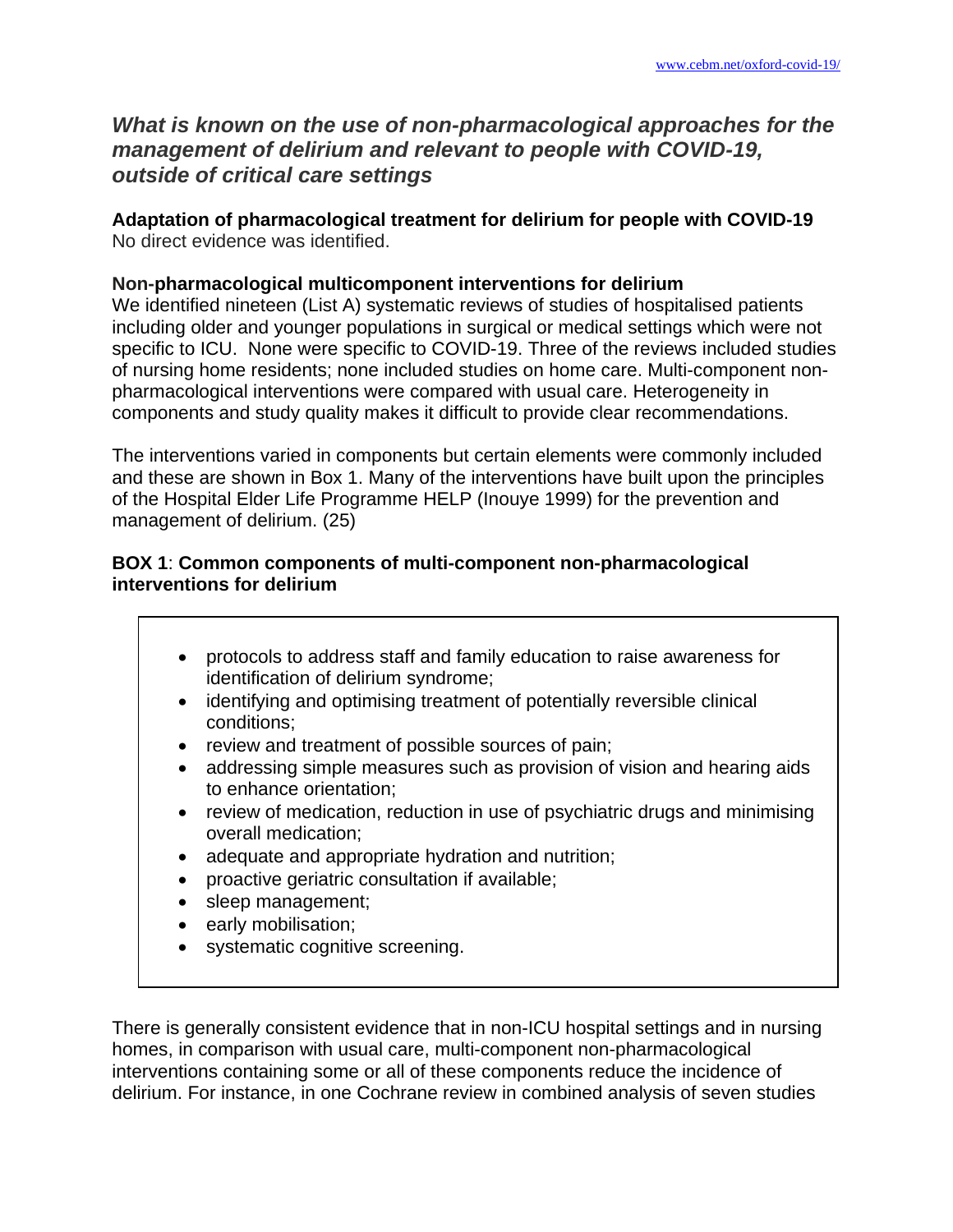with a total of 1950 participants the risk was reduced by 31% (Relative Risk 0.69, 95% Confidence Interval 0.59 to 0.81, moderate-quality evidence) (Siddiqi 2016). (26)

#### **Additional single-item interventions in delirium prevention or management**

Seven (List B) systematic reviews measured impact on delirium of various single-item interventions; bright light therapy, improving decision making, improving hydration, medication monitoring, music therapy, physical training, use of ear plugs and staff education. Evidence was inconclusive for these therapies as single-items. This is not to suggest they may not work but there is insufficient evidence. Moreover, in the case of bright light therapy it may rebalance the sleep-wake cycle (disruption of which is a key driver of delirium) when used in combination with other elements of multi-component interventions.

# *Infection control and using remote consultation for managing delirium in the context of COVID-19 where issues of need for infection control may present barriers to face to face assessments.*

#### **Communication in face to face consultations**

In our search, we found one review, a Cochrane [rapid qualitative synthesis](https://www.ncbi.nlm.nih.gov/pubmed/32315451) (27) on barriers and facilitators to infection control procedures in acute respiratory illnesses such as COVID-19. It discusses the many issues arising, including fears that patients feel isolated, frightened or stigmatised. A recent mixed methods study that incorporated systematic evidence review sets out  $5$  key recommendations (28) to enhance communication in usual patient/physician encounters

(See Box 2). However, use of PPE may limit these processes particularly when attending people with delirium and COVID-19. We suggest considering the use of a simple recently proposed **ABC** mnemonic (29) for communicating whilst wearing PPE: **A**ttend mindfully, **B**ehave calmly; **C**ommunicate clearly (See Box 2)

## **BOX 2: Enhancing communication in clinical encounters.**

Good practice when possible

- (1) prepare with intention; (2) listen intently and completely
- (3) agree on what matters most; (4) connect with the patient's story
- (5) explore emotional cues

When using PPE:

- (1) **A**ttend Mindfully take time to prepare yourself, remember clinician/patient asymmetries, body language, aligning nonverbal signalling with spoken message
- (2) **B**ehave Calmly approach from the front, drop down to eye level, avoid negative body language
- (3) **C**ommunicate clearly underline words with gesture, match tone with that of patient especially older adults, observe first and mirror mood or tone of patient if possible.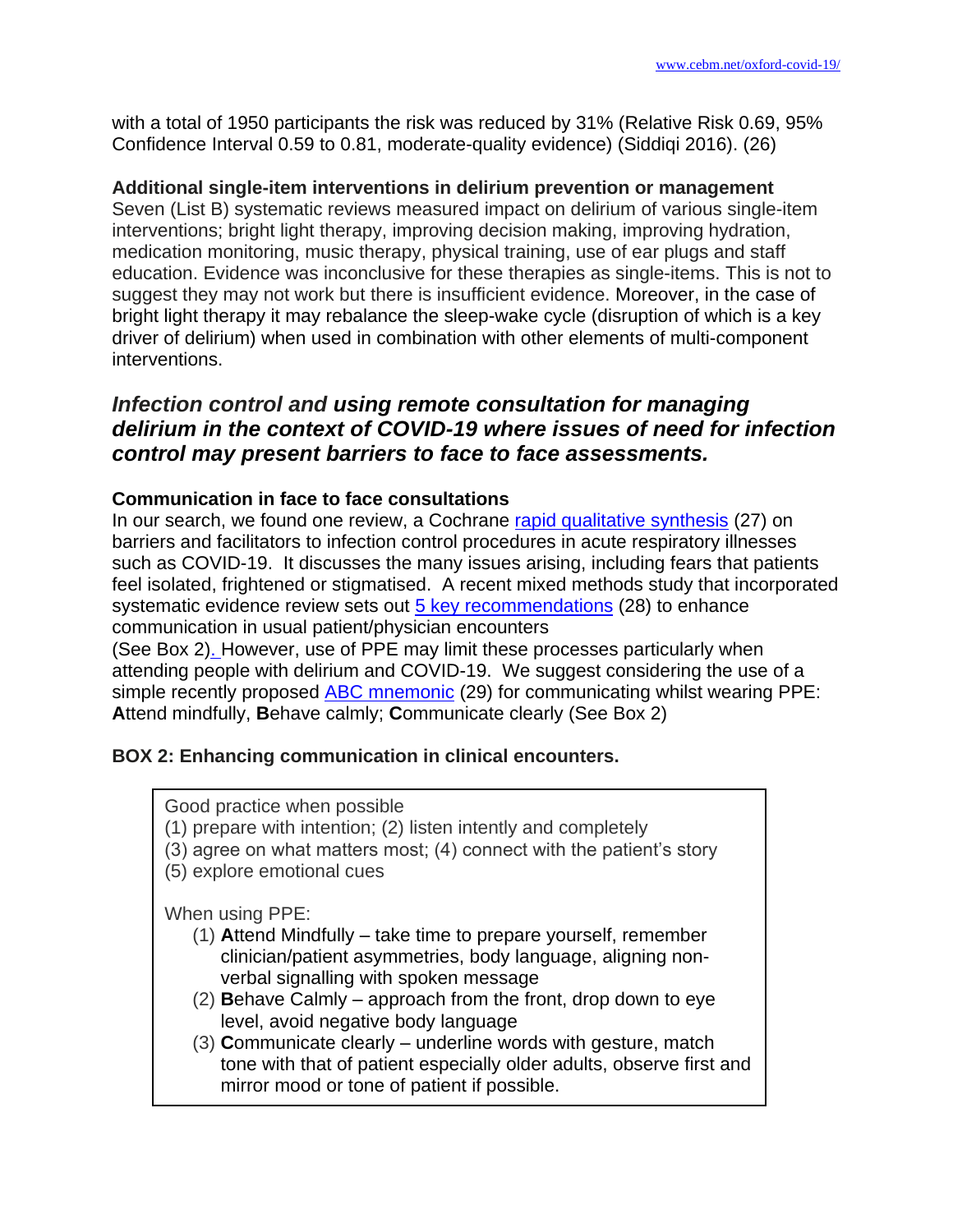Further guidance and communication aids are available at (30, 31) <https://www.cardmedic.com/> [https://www.rgptoronto.ca/wp-content/uploads/2020/04/How-to-prevent-and-support](https://www.rgptoronto.ca/wp-content/uploads/2020/04/How-to-prevent-and-support-delirium-in-an-older-adult-when-you-can%E2%80%99t-visit-in-person.pdf)[delirium-in-an-older-adult-when-you-can%E2%80%99t-visit-in-person.pdf](https://www.rgptoronto.ca/wp-content/uploads/2020/04/How-to-prevent-and-support-delirium-in-an-older-adult-when-you-can%E2%80%99t-visit-in-person.pdf)

#### **Use of Telemedicine for remote consultations**

We included seven (List C) reviews of studies on the use of technological aids in remote consultations with older people, some with cognitive impairment, in community settings including long term care facilities and hospices. We included another review which focused on remote consultations with children and families for the delivery of paediatric palliative care. There is increasing interest in this form of working although it remains an under-researched topic.

A number of technologies were considered such as videoconferencing, use of tablets or iPads, and telephones. Choice of technology was dependent on what was available to participants.

None of the reviews specifically looked at evidence on impact on care management. There was low quality but consistent evidence across studies reviewed that families and community nurses found remote consultations feasible and useful in the care of older adults (Ramprasad 2019) (32), in hospice (Oliver 2012) (33) and the care of children receiving palliative care (Bradford 2013) (34) including reduction in carer anxiety (outcome data not provided).

In the context of COVID-19 use of remote consultation in primary care, speed of consultation and appropriate conservation and use of PPE have become paramount. A number of rapidly produced descriptive articles have emerged on the use of telemedicine for managing care outside of hospital for example Calton 2020. (35) Suggested key features for successful consultations are listed in Box 3. Some of these resonate with components of the non-pharmacological interventions in particular attention to orientation and environment, and involvement of family members where possible.

#### **Box 3: Common features in successful remote consultations**

- ensuring in advance a point of contact within the household (key family member if possible) to enable a workable electronic connection;
- attention to call etiquette including the free consent of participants and a quiet confidential environment;
- documentation of discussions and decisions made;
- careful attention to body language (on video calls) and tone of voice used.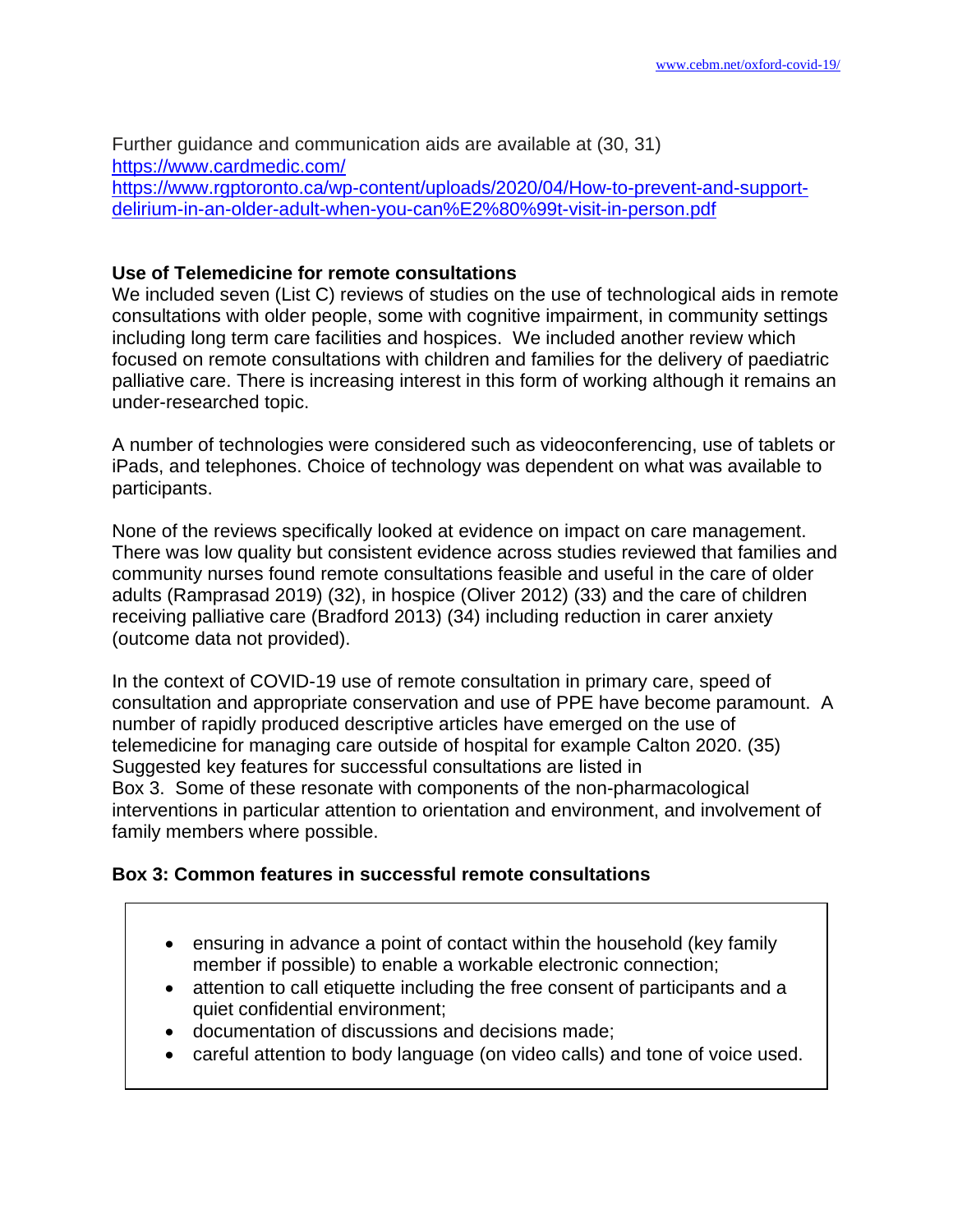Remote consultations can be achieved by telephone, but video may provide additional visual cues and therapeutic presence. Video may be appropriate for sicker patients such as those with delirium, those with comorbidities, those whose social circumstances have a bearing on the illness, and those who are very anxious. Patients who are hard of hearing may prefer video to telephone; some platforms offer subtitles when using video links. In many countries there has been formal relaxation of privacy and data protection regulations for video and other communications technologies during the COVID-19 pandemic; the General Data Protection Regulation in the UK and European Union already include a clause excepting work in the overwhelming public interest. (36) <https://www.bmj.com/content/368/bmj.m1182>

A useful infographic of a quick guide to assessing patients by video or voice call in the context of COVID-19 is available here (37) <https://www.bmj.com/content/bmj/368/bmj.m1182/F1.large.jpg>

#### **Implications for practice**

Prevention and detection of delirium are [of high importance](https://onlinelibrary.wiley.com/doi/abs/10.1111/jgs.16480) during the COVID-19 pandemic (5). Non-pharmacological interventions remain the preferred clinical option in the first instance.

Delirium may require a pharmacological approach in situations where there is a very high level of distress to the patient or where patients put themselves or others at risk. Some patients may recover as COVID-19 subsides, so consider carefully before implementing terminal sedation. Advice from NICE is available on the management of delirium and other symptoms for people for whom the prognosis is poor and when they are considered to be in the terminal phase of illness.

Additional information (38,39) to support clinicians is available through the website of the collaborative and multi-disciplinary Network for the Investigation of Delirium Unifying Scientists [\(NIDUS\)](https://deliriumnetwork.org/) and the [HELP programme.](https://www.hospitalelderlifeprogram.org/for-clinicians/covid19-resources)

## **CONCLUSIONS**

*Key points:*

- **COVID-19 can present with delirium which may be severe, presentation may be rapid and index of suspicion should be high**
- **Non-pharmacological interventions (See Box 1) are the mainstay for the management of delirium in all settings; there is consistent evidence of benefit in the prevention of delirium**
- **Communication and care are compromised by the need for Personal Protection Equipment (PPE) in COVID-19**
- **Use of remote consultations may be necessary and is often feasible (See Box 2).**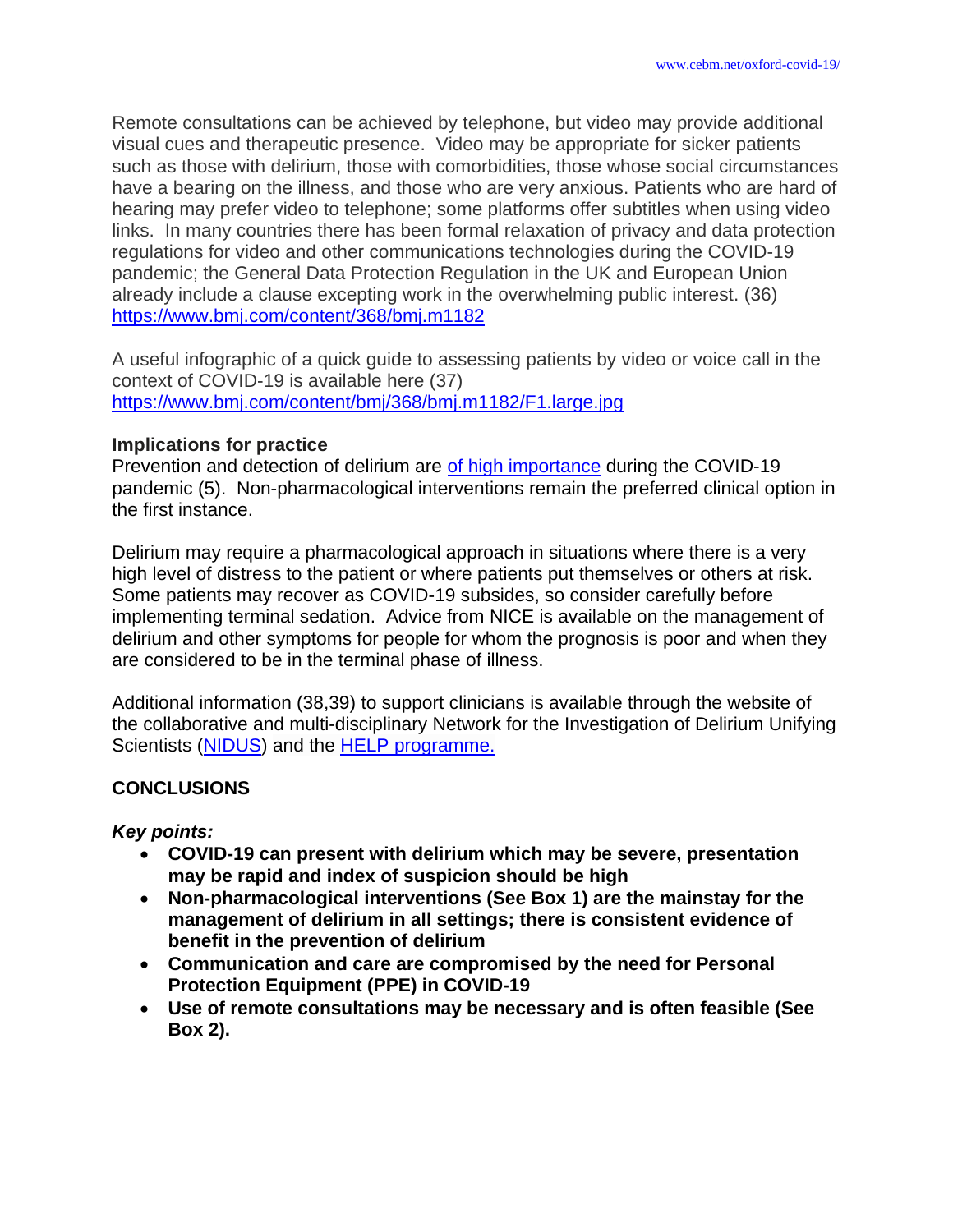## **Additional resources**

Further guidance including specifically for **managing COVID related delirium** is available through National Institute for Clinical and Care Excellence, NICE: [https://www.nice.org.uk/guidance/ng163/chapter/7-Managing-anxiety-delirium](https://www.nice.org.uk/guidance/ng163/chapter/7-Managing-anxiety-delirium-and-agitation)[and-agitation](https://www.nice.org.uk/guidance/ng163/chapter/7-Managing-anxiety-delirium-and-agitation) [https://www.nice.org.uk/guidance/cg103/resources/delirium-prevention-diagnosis-and](https://www.nice.org.uk/guidance/cg103/resources/delirium-prevention-diagnosis-and-management-pdf-35109327290821)[management-pdf-35109327290821](https://www.nice.org.uk/guidance/cg103/resources/delirium-prevention-diagnosis-and-management-pdf-35109327290821)

Guidance specifically focussed on care of **people in the community with COVID-19**, which includes guidance on delirium, can be found here [https://www.guidelines.co.uk/infection/covid-19-rapid-guideline-managing-covid-19](https://www.guidelines.co.uk/infection/covid-19-rapid-guideline-managing-covid-19-symptoms-in-the-community/455280.article) [symptoms-in-the-community/455280.article](https://www.guidelines.co.uk/infection/covid-19-rapid-guideline-managing-covid-19-symptoms-in-the-community/455280.article)

Detailed evidence on the management of **breathlessness** is not the subject of this review, but as it may be a refractory and distressing symptom that may contribute to hypoxia and delirium, a recent summary is available here [https://breathe.ersjournals.com/content/15/3/198?ctkey=shareline&utm\\_medium=shareli](https://breathe.ersjournals.com/content/15/3/198?ctkey=shareline&utm_medium=shareline&utm_source=0200-2019&utm_campaign=shareline) [ne&utm\\_source=0200-2019&utm\\_campaign=shareline](https://breathe.ersjournals.com/content/15/3/198?ctkey=shareline&utm_medium=shareline&utm_source=0200-2019&utm_campaign=shareline)

And **guidance on managing breathlessness from NICE** is available here <https://www.nice.org.uk/guidance/ng163/chapter/6-Managing-breathlessness>

## **PUBMED LINK**

End.

**Disclaimer**: the article has not been peer-reviewed; it should not replace individual clinical judgement and the sources cited should be checked. The views expressed in this commentary represent the views of the authors and not necessarily those of the host institution, the NHS, the NIHR, or the Department of Health and Social Care. The views are not a substitute for professional medical advice.

# **AUTHORS**

**Louise Jones** is honorary clinical senior lecturer at the Marie Curie Palliative Care Research Department in the Division of Psychiatry, University College London. Before retiring, she led the Marie Curie team from 2005-2014. Louise has published widely on health and social care for people facing advanced progressive illnesses from all causes. Her papers include a number of systematic reviews with the Cochrane Collaboration and reviews combining qualitative and quantitative evidence.

**Bridget Candy** is a Principal Research Fellow at the Marie Curie Palliative Care Research Department in the Division of Psychiatry, University College London. She has published widely in palliative care topics, mainly in systematic reviews on complex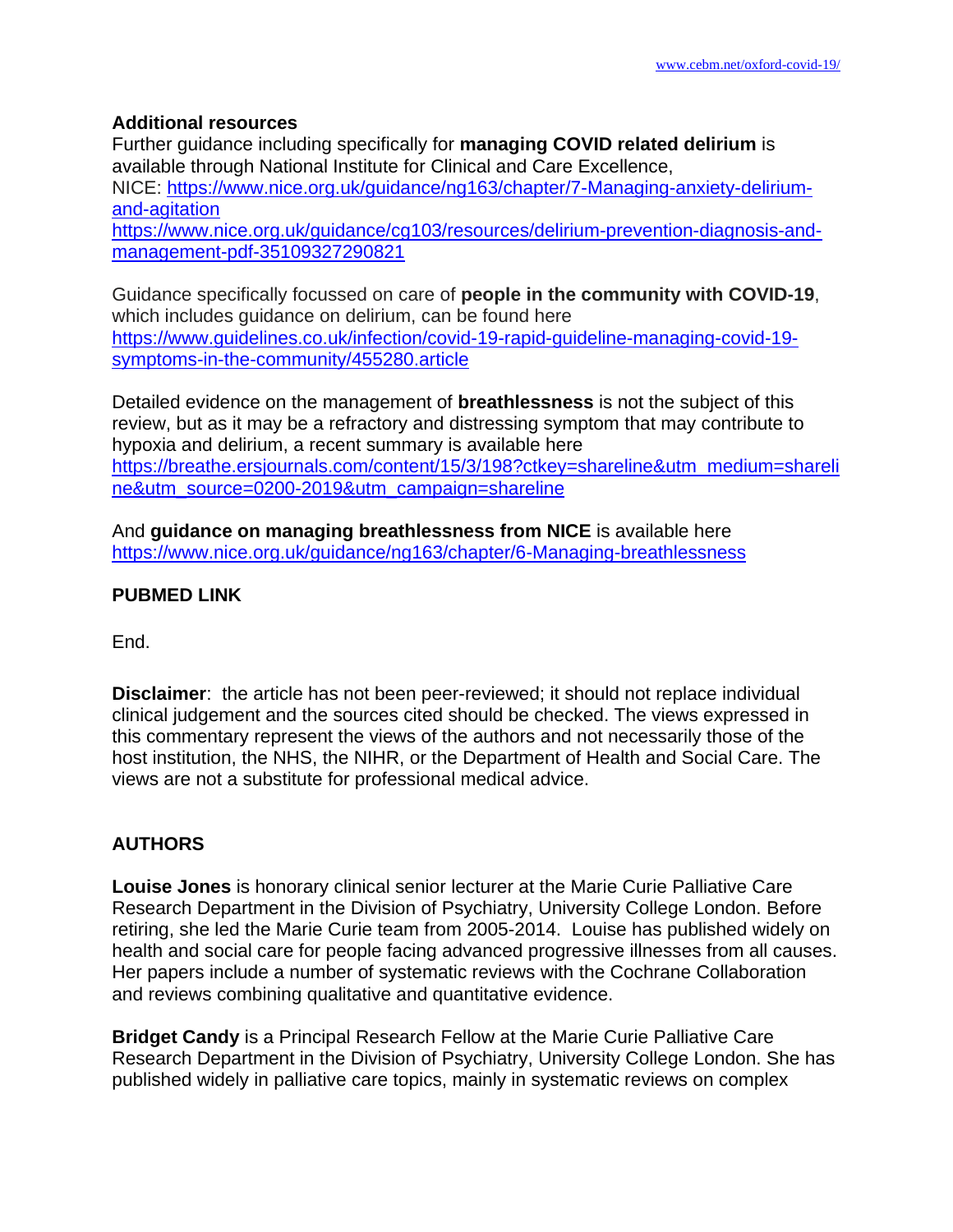multicomponent interventions including those on both their impact and their appropriateness from the perspectives of care recipients.

**Nia Roberts** is an outreach librarian and information specialist at Bodleian Health Care Libraries. She regularly contributes to systematic reviews in population health and primary care.

**Tamara Ondrušková:** BSc, MSc student in Clinical Mental Health Sciences, Honorary Research Assistant for the COVID-19 Trauma Response Group at the UCL Division of Psychiatry, and contributor to the research of the Oxford CEBM Palliative Care Review Team

**Tamara Short** is an MSc Clinical Mental Health Sciences student at University College London. She is also working as an honorary research assistant for the COVID Trauma Response Group at UCL who seconded her to support this research for the Oxford CEBM Palliative Care Review Team.

**Liz Sampson** is professor of dementia and palliative care at the Marie Curie Palliative Care Research Department in the Division of Psychiatry, University College London. Delirium is one of her principal research interests and she also practices clinically as a consultant in liaison psychiatry in the Barnet Enfield and Haringey Mental Health Liaison Service at North Middlesex University Hospital.

#### **ACKNOWLEDGEMENTS**

**We thank Frank Arrojo and Helen Findlay our PPI representatives for helping to develop the research question.**

**We thank the Oxford CEBM COVID-19 Palliative Care Rapid Review coordinating team for their contribution in review development and in providing internal peer review for this manuscript.**

**Dr Jo Elverson Professor Bridget Johnston Dr Nicholas Jones Dr Susie Lapwood Dr Sarah Mitchell Dr Dan Munday Professor Sandy Oliver Dr Lucy Selman**

#### **SEARCH TERMS**

To reflect the complexity of the question several search strategies were used. The search strategies ran in Pubmed on the non-pharmacological treatments and telemedicine are: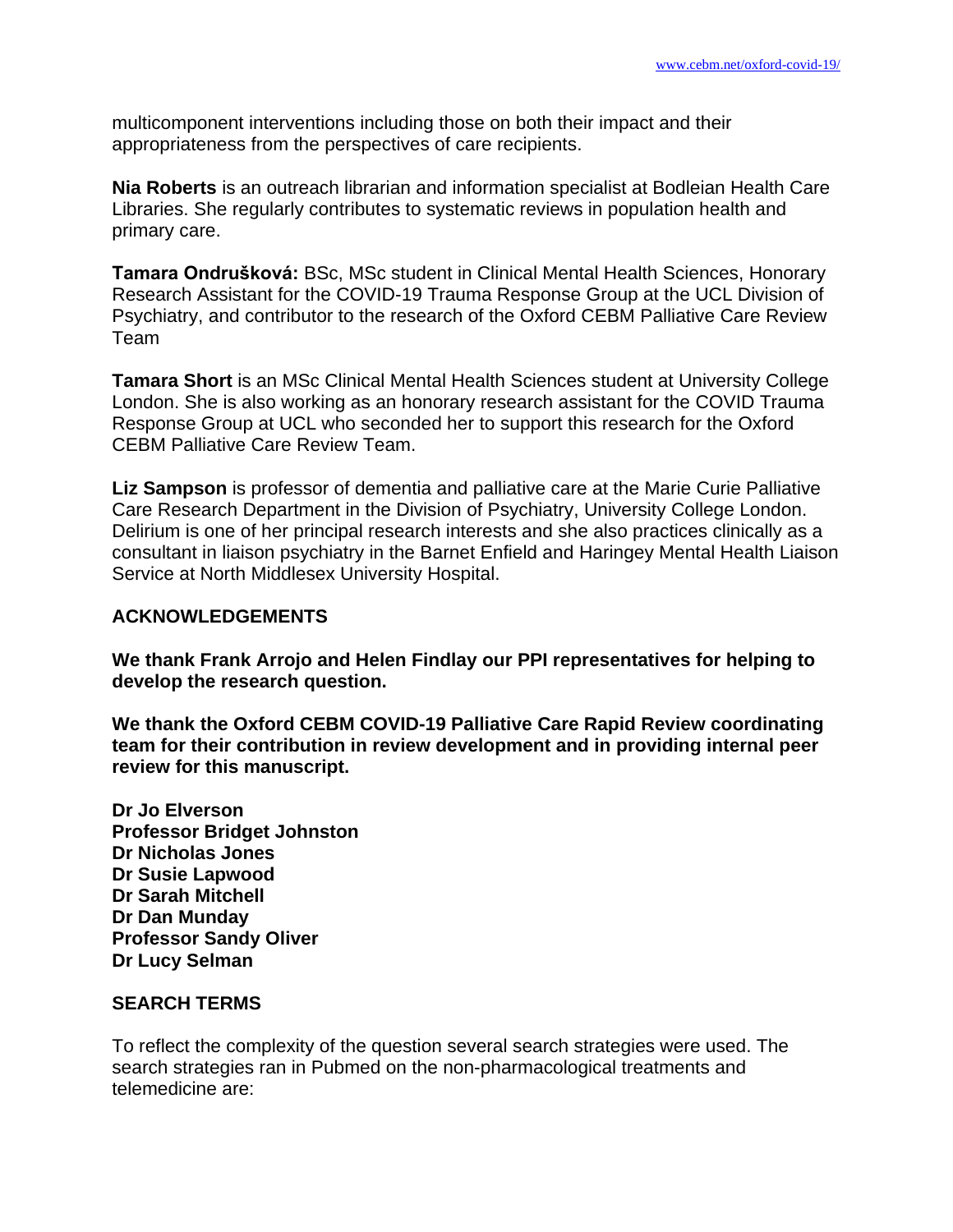Non-pharmacological interventions/telemedicine in dementia and EOL - systematic reviews only

((("Delirium"[Mesh]) OR ((delirium[Title/Abstract] OR "acute confusion"[Title/Abstract] OR "acutely confused"[Title/Abstract] OR "toxic confusion"[Title/Abstract]) OR (confus\*[Title]))) AND ((((("Middle East Respiratory Syndrome Coronavirus"[Mesh]) OR "SARS Virus"[Mesh]) OR "Severe Acute Respiratory Syndrome"[Mesh]) OR "Influenza, Human"[Mesh]) OR (influenza[Title/Abstract] OR pneumonia[Title/Abstract] OR SARS[Title/Abstract] OR MERS[Title/Abstract] OR severe respiratory infections[Title/Abstract] OR acute respiratory infections[Title/Abstract]))) AND (((((((("prevention and control" [Subheading]) OR "Telemedicine"[Mesh]) OR ("Infection Control"[Mesh])) OR (manag\*[Title/Abstract] OR prevent\*[Title/Abstract] OR treat\*[Title/Abstract] OR therap\*[Title/Abstract] OR program\*[Title/Abstract] OR intervention\*[Title/Abstract])) OR ((telehealth[Title/Abstract] OR telehealth[Title/Abstract] OR telemedicine[Title/Abstract] OR tele-medicine[Title/Abstract] OR "mobile health"[Title/Abstract] OR mhealth[Title/Abstract] OR "electronic health"[Title/Abstract] OR ehealth[Title/Abstract]) OR (smartphone\*[Title/Abstract] OR smart phone\*[Title/Abstract] OR cellphone\*[Title/Abstract] OR cell phone\*[Title/Abstract] OR ipad\*[Title/Abstract] OR iphone\*[Title/Abstract] OR android[Title/Abstract]))) OR (infection control[Title/Abstract])) OR ("Cell Phone"[Mesh])) OR (online[Title] OR electronic[Title] OR digital[Title] OR internet[Title] OR web\*[Title]))

Telemedicine and COVID-19 - no restriction on type of evidence ((("Delirium"[Mesh]) OR ((delirium[Title/Abstract] OR "acute confusion"[Title/Abstract] OR "acutely confused"[Title/Abstract] OR "toxic confusion"[Title/Abstract]) OR (confus\*[Title]))) AND (((((((("prevention and control" [Subheading]) OR "Telemedicine"[Mesh]) OR ("Infection Control"[Mesh])) OR (manag\*[Title/Abstract] OR prevent\*[Title/Abstract] OR treat\*[Title/Abstract] OR therap\*[Title/Abstract] OR program\*[Title/Abstract] OR intervention\*[Title/Abstract])) OR ((telehealth[Title/Abstract] OR tele-health[Title/Abstract] OR telemedicine[Title/Abstract] OR telemedicine[Title/Abstract] OR "mobile health"[Title/Abstract] OR mhealth[Title/Abstract] OR "electronic health"[Title/Abstract] OR ehealth[Title/Abstract]) OR (smartphone\*[Title/Abstract] OR smart phone\*[Title/Abstract] OR cellphone\*[Title/Abstract] OR cell phone\*[Title/Abstract] OR ipad\*[Title/Abstract] OR iphone\*[Title/Abstract] OR android[Title/Abstract]))) OR (infection control[Title/Abstract])) OR ("Cell Phone"[Mesh])) OR (online[Title] OR electronic[Title] OR digital[Title] OR internet[Title] OR web\*[Title]))) AND ((("Pandemics"[Mesh]) OR "Disease Outbreaks"[Mesh:NoExp]) OR (pandemic\*[Title/Abstract] OR outbreak\*[Title/Abstract]))

(("Personal Protective Equipment"[Mesh]) OR ("personal protective equipment"[Title/Abstract] OR ppe[Title/Abstract] OR mask\*[Title/Abstract] OR glove\*[Title/Abstract] OR gown\*[Title/Abstract] OR apron\*[Title/Abstract]) Filters: from 2010 – 2020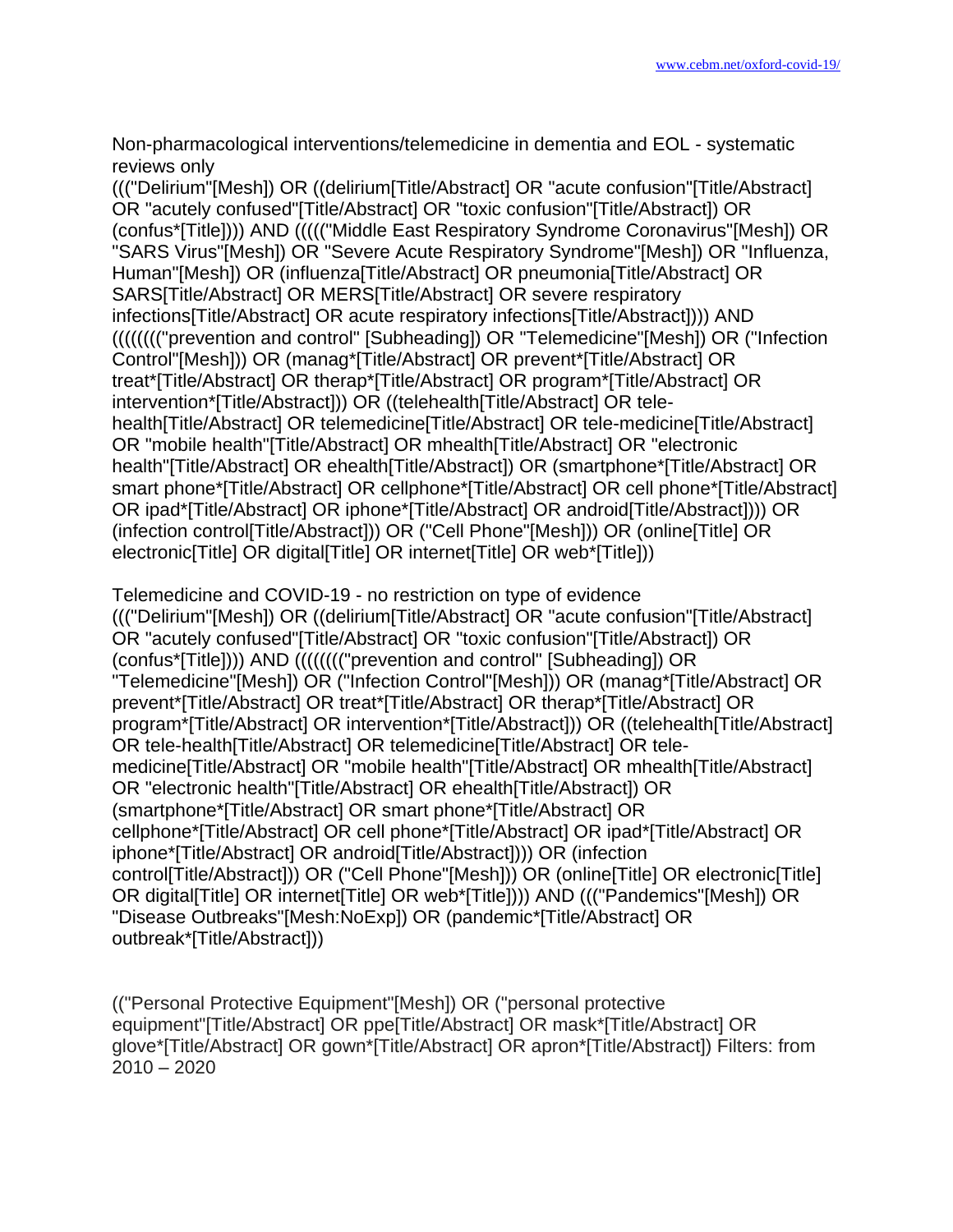((((("Professional-Patient Relations"[Mesh]) OR "Interpersonal Relations"[Mesh:NoExp]) OR "Trust"[Mesh]) OR "Communication"[Mesh]) OR (communicat\*[Title/Abstract] OR relation\*[Title/Abstract] OR interpersonal\*[Title/Abstract] OR talk\*[Title/Abstract]))) (interpersonal OR speech OR talk OR talking OR speaking)

## **REFERENCES**

(1) <https://www.ncbi.nlm.nih.gov/pubmed/29278283>

[Maldonado.](https://www.ncbi.nlm.nih.gov/pubmed/?term=Maldonado%20JR%5BAuthor%5D&cauthor=true&cauthor_uid=29278283) Delirium pathophysiology: An updated hypothesis of the etiology of acute brain failure. - [Int J Geriatr Psychiatry.](https://www.ncbi.nlm.nih.gov/pubmed/29278283) 2018: 33:1428-1457. doi: 10.1002/gps.4823. Epub 2017 Dec 26.

- (2) <https://www.bmj.com/content/357/bmj.j2047/infographic.-> Hypoactive delirium: BMJ 2017;357:j2047
- (3) O'Malley G, Leonard M, Meagher D, O'Keeffe S. The delirium experience: a review. *Journal of Psychosomatic Research* 2008;65(3):223‐8. [DOI: [10.1016/j.jpsychores.2008.05.017\]](http://dx.doi.org/10.1016/j.jpsychores.2008.05.017)
- (4) Partridge JSI, Martin FC, Harari D, Dhesi JK. The delirium experience: what is the effect on patients, relatives and staff and what can be done to modify this?. International Journal of Geriatric Psychiatry2013; Vol. 28, issue 8:804‐12. [DOI: 10.1002/gps.3900]
- (5) [prominent feature](https://onlinelibrary.wiley.com/doi/epdf/10.1111/jgs.16480) LaHue et al. Delirium Prevention in the Age of COVID-19 .Journals
- (6) [important subsequent effects](https://www.thelancet.com/pdfs/journals/lanpsy/PIIS2215-0366(15)00451-4.pdf) *Mohammed et al***:** Mental health in emergency response: lessons from Ebola.*.* Lancet.2015; 2: 955-56.
- (7) <https://amstar.ca/Amstar-2.php> Shea et al. AMSTAR 2: a critical appraisal tool for systematic reviews that include randomised or non-randomised studies of healthcare interventions, or both *BMJ* 2017;358:j4008
- (8) <https://www.gradeworkinggroup.org/> Schünemann et al (Eds). GRADE Handbook 2013.<https://gdt.gradepro.org/app/handbook/handbook.html>
- (9) <https://casp-uk.net/casp-tools-checklists/> CASP checklists. https://casp-uk.net/casptools-checklists/
- (10) Bush et al 2018. ESMO Clinical practice guidelines: Delirium in adult cancer patients. Annals of Oncology 2018; 29 (Supp-4).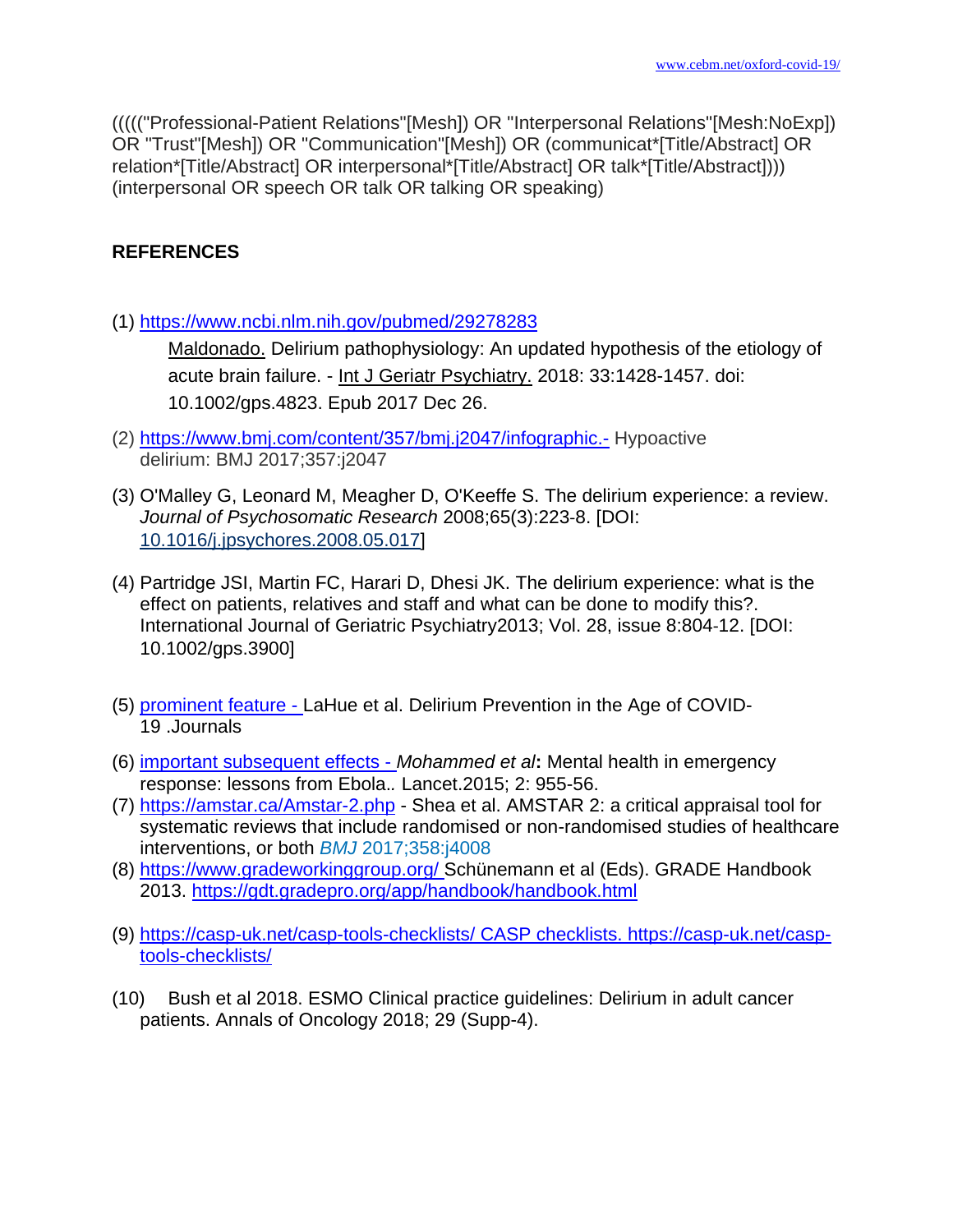- (11) SIGN 2019**.** Risk reduction and management of delirium. A national clinical guideline. Scottish Intercollegiate Guidelines Network. <https://www.sign.ac.uk/assets/sign157.pdf>
- (12) <https://academic.oup.com/gerontologist/article/55/3/345/588884> Delirium and the Family Caregiver: The Need for Evidence-based Education Interventions Carbone et al. *The Gerontologist*, 2015; 55: 345–352.
- (13) Yanamadala et al. Educational interventions to improve recognition of delirium: A systematic review. Journal of the American Geriatrics Society. 2013; 61:1983-93.
- (14) Wand. Evaluating the effectiveness of education interventions to prevent delirium. Australasian Journal on Ageing. 2011; 30:175-185.
- (15) Bush et al. Treating an established episode of delirium in palliative care: expert opinion and review of the current evidence base with recommendations for future development. Journal of Pain and Symptom Management. 2014: 48: 231-248.
- (16) <https://www.ncbi.nlm.nih.gov/pubmed/23616273>
- (17) <https://www.dementiauk.org/delirium/> Dementia UK
- (18) <https://www.the4at.com/>. Shenkin et al. [Delirium detection in older acute](https://bmcmedicine.biomedcentral.com/articles/10.1186/s12916-019-1367-9)  [medical inpatients: a multicentre prospective comparative diagnostic test accuracy](https://bmcmedicine.biomedcentral.com/articles/10.1186/s12916-019-1367-9)  [study of the 4AT and the Confusion Assessment Method.](https://bmcmedicine.biomedcentral.com/articles/10.1186/s12916-019-1367-9) BMC Med. 2019;17:138
- (19) [https://www.gov.uk/government/publications/coronavirus-covid-19-looking-after](https://www.gov.uk/government/publications/coronavirus-covid-19-looking-after-people-who-lack-mental-capacity)[people-who-lack-mental-capacity](https://www.gov.uk/government/publications/coronavirus-covid-19-looking-after-people-who-lack-mental-capacity)
- (20) [https://www.bgs.org.uk/resources/coronavirus-managing-delirium-in-confirmed](https://www.bgs.org.uk/resources/coronavirus-managing-delirium-in-confirmed-and-suspected-cases)[and-suspected-cases](https://www.bgs.org.uk/resources/coronavirus-managing-delirium-in-confirmed-and-suspected-cases) - British Geriatrics Society et al. Coronavirus: Managing delirium in confirmed and suspected cases. March 2020.
- (21) <https://www.sign.ac.uk/sign-157-delirium>
- (22) <https://medichec.com/>
- (23) [https://www.eapcnet.eu/publications/coronavirus-and-the-palliative-care](https://www.eapcnet.eu/publications/coronavirus-and-the-palliative-care-response)[response](https://www.eapcnet.eu/publications/coronavirus-and-the-palliative-care-response) - European Association for Palliative Care. Coronavirus and the Palliative Care Response.
- (24) [NICE](https://cks.nice.org.uk/delirium)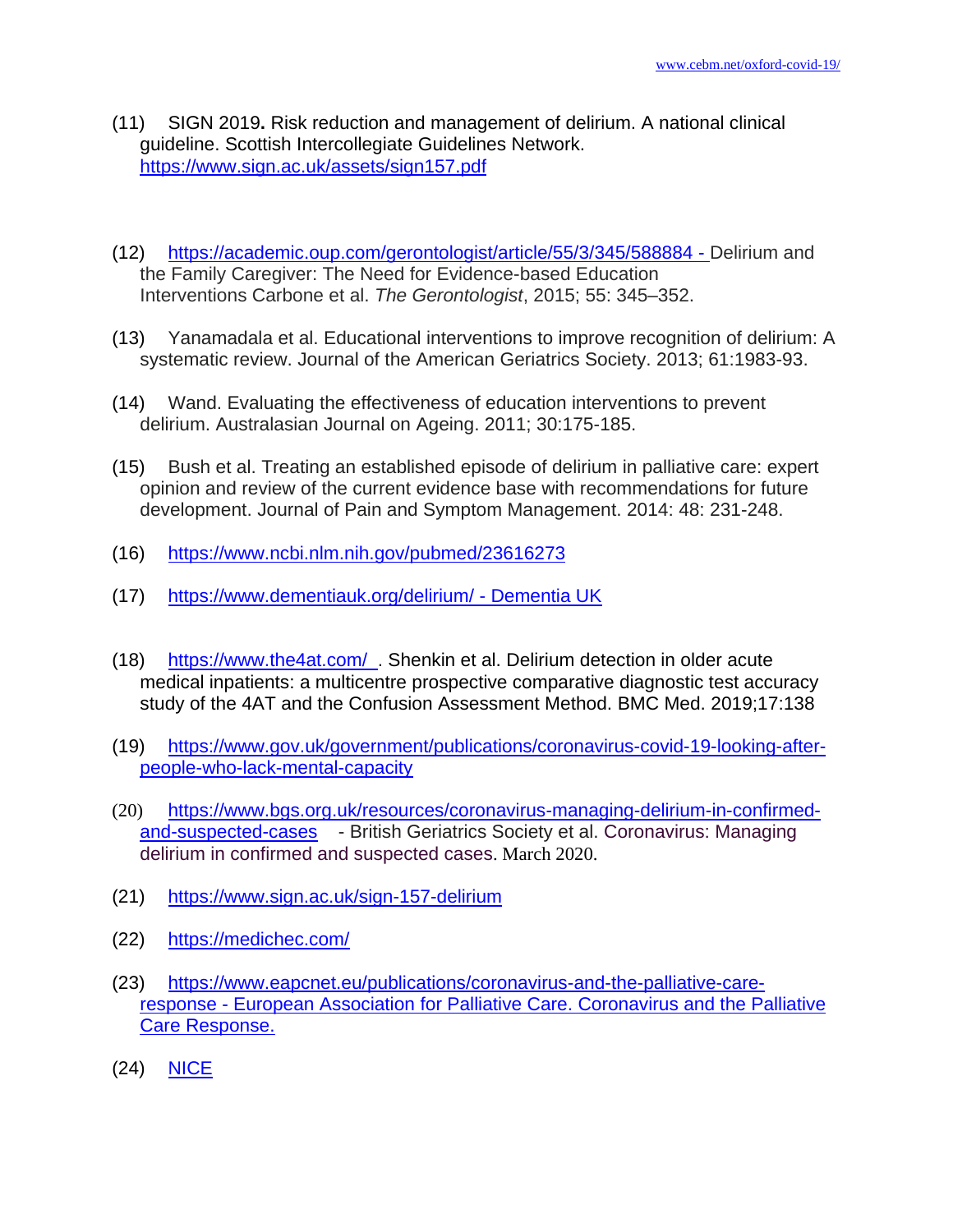- (25) Inouye et al. A Multicomponent Intervention to Prevent Delirium in Hospitalized Older Patients New England Journal of Medicine. 1999; 340: 669076
- (26) Siddiqi\_N, Harrison\_JK, Clegg\_A, Teale\_EA, Young\_J, Taylor\_J, Simpkins\_SA. Interventions for preventing delirium in hospitalised non-ICU patients. *Cochrane Database of Systematic Reviews* 2016, Issue 3. Art. No.: CD005563. DOI: 10.1002/14651858.CD005563.pub3.
- (27) Houghton C, Meskell P, Delaney H, Smalle M, Glenton C, Booth A, Chan XHS, Devane D, Beisty LM Barriers and facilitators to healthcare workers' adherence with infection prevention and control (IPC) guidelines for respiratory infectious diseases: a rapid qualitative evidence synthesis. [Cochrane Database Syst](https://www.ncbi.nlm.nih.gov/pubmed/32315451)  [Rev.](https://www.ncbi.nlm.nih.gov/pubmed/32315451) 2020 Apr 21;4:CD013582. doi: 10.1002/14651858.CD013582.
- (28) [5 key recommendations](https://jamanetwork.com/journals/jama/article-abstract/2758456)
- (29) [ABC mnemonic](https://onlinelibrary.wiley.com/doi/epdf/10.1111/jgs.16488)
- (30) <https://www.cardmedic.com/>
- (31) [https://www.rgptoronto.ca/wp-content/uploads/2020/04/How-to-prevent-and](https://www.rgptoronto.ca/wp-content/uploads/2020/04/How-to-prevent-and-support-delirium-in-an-older-adult-when-you-can%E2%80%99t-visit-in-person.pdf)[support-delirium-in-an-older-adult-when-you-can%E2%80%99t-visit-in-person.pdf](https://www.rgptoronto.ca/wp-content/uploads/2020/04/How-to-prevent-and-support-delirium-in-an-older-adult-when-you-can%E2%80%99t-visit-in-person.pdf)
- (32) Ramprasad et al. The use of tablet technology by older adults in health care settings – is it effective and satisfying? Clinical Gerontologist. 2019; 42: 17-26.
- (33) Oliver et al. A systematic review of the evidence base for telehospice. Telemedicine and e-health. 2012; January/February: 38-47.
- (34) Bradford et al. The case for home based telehealth in pediatric palliative care: a systematic review. BMC Palliative Care. 2013; 12: 4.
- (35) Calton et al Telemedicine in the Time of Coronavirus, *Journal of Pain and Symptom Management* (2020), doi: https://doi.org/10.1016/j.jpainsymman.2020.03.019.
- (36) <https://www.bmj.com/content/368/bmj.m1182>
- (37) <https://www.bmj.com/content/bmj/368/bmj.m1182/F1.large.jpg>
- (38) <https://deliriumnetwork.org/>
- (39) <https://www.hospitalelderlifeprogram.org/for-clinicians/covid19-resources>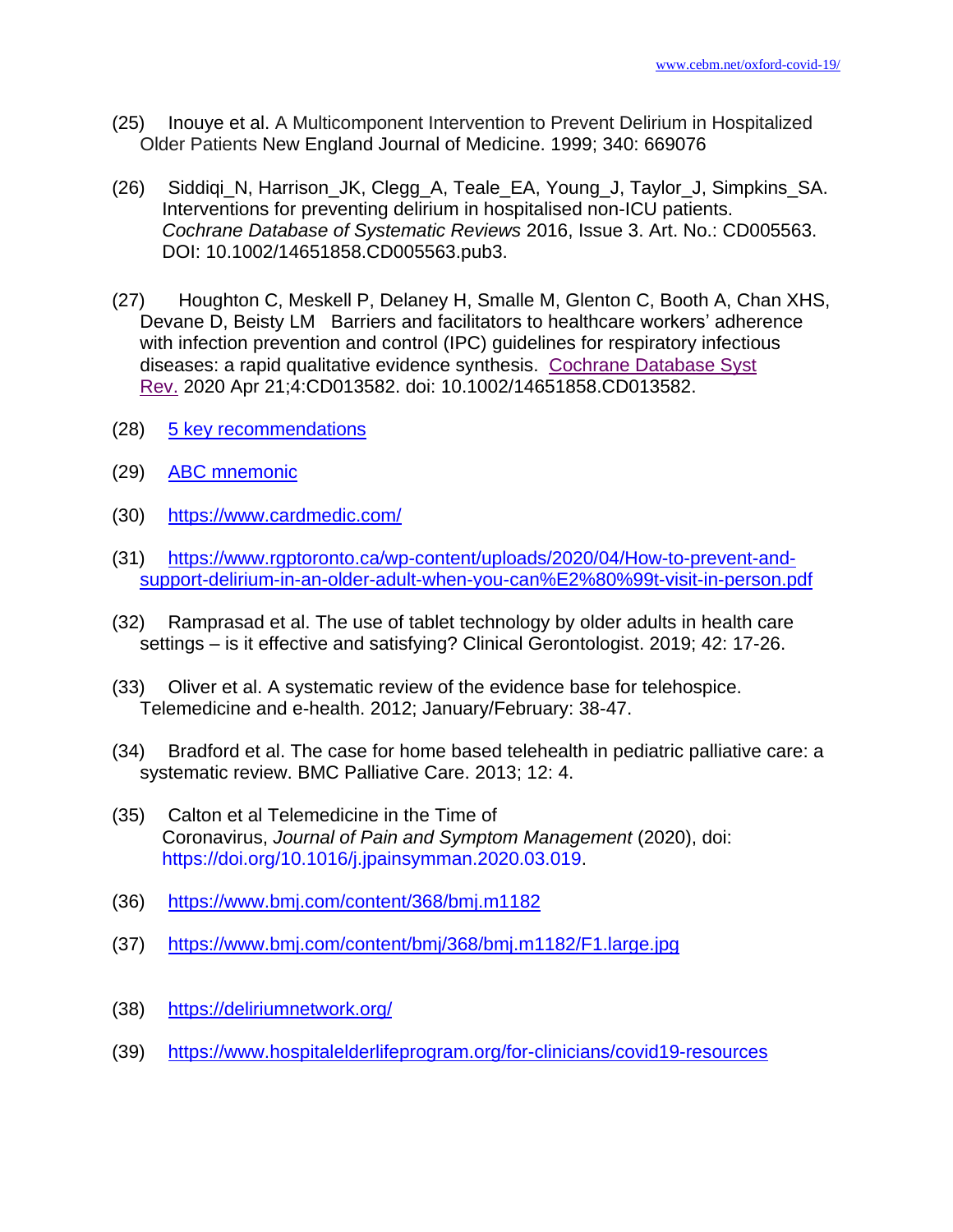# **LIST A**

## **Reviews that evaluated non-pharmacological multicomponent interventions for delirium included**

Abraha et al. Efficacy of non-pharmacological interventions to prevent and treat delirium in older patients. PLOS ONE. 2015: 10 (6)

Bush et al. Treating an established episode of delirium in palliative care: expert opinion and review of the current evidence base with recommendations for future development. Journal of Pain and Symptom Management. 2014: 48: 231-248.

Eckstein and Buckhardt. Multicomponent, nonpharmacological delirium interventions for older inpatients. Gerontologie and Geriatrie 2019: 52: S229-S242.

Finucane et al. The experiences of caregivers of patients with delirium, and their role in its management in palliative care settings: an integrative literature review. [Psychooncology.](https://www.ncbi.nlm.nih.gov/pubmed/27132588) 2017 Mar;26:291-300.

Hempenus et al. Structured analysis of interventions to prevent delirium. International Journal of Geriatric Psychiatry. 2011; 26: 411-450.

Holloway. A family approach to delirium. Aging and Mental Health 2014; 16: 129-139.

Hshieh et al. Effectiveness of multicomponent nonpharmacological delirium interventions. JAMA Internal Medicine 2015; 175: 512-520

Khan et al. Delirium in hospitalized patients. Journal of Hospital Medicine 2012; 7:580- 589.

Martinez et al. Preventing delirium. Age and Aging 2015; 44: 196-204.

Oberai et al. Effectiveness of multicomponent interventions on incidence of delirium in hospitalized older patients with hop fracture. International Psychogeriatrics 2018; 4: 481-492.

Rivosecchi et al. Nonpharmacological interventions to prevent delirium: an evidencebased systematic review. Critical Care Nurse. 2015; 35: 39-50.

Rossom et al. Delirium: Screen, prevention and diagnosis. VA-ESP Project 2011; 09- 009

Salvi et al. Non-pharmacological approaches in the prevention of delirium. European Geriatric Medicine 2020; 11: 71-81.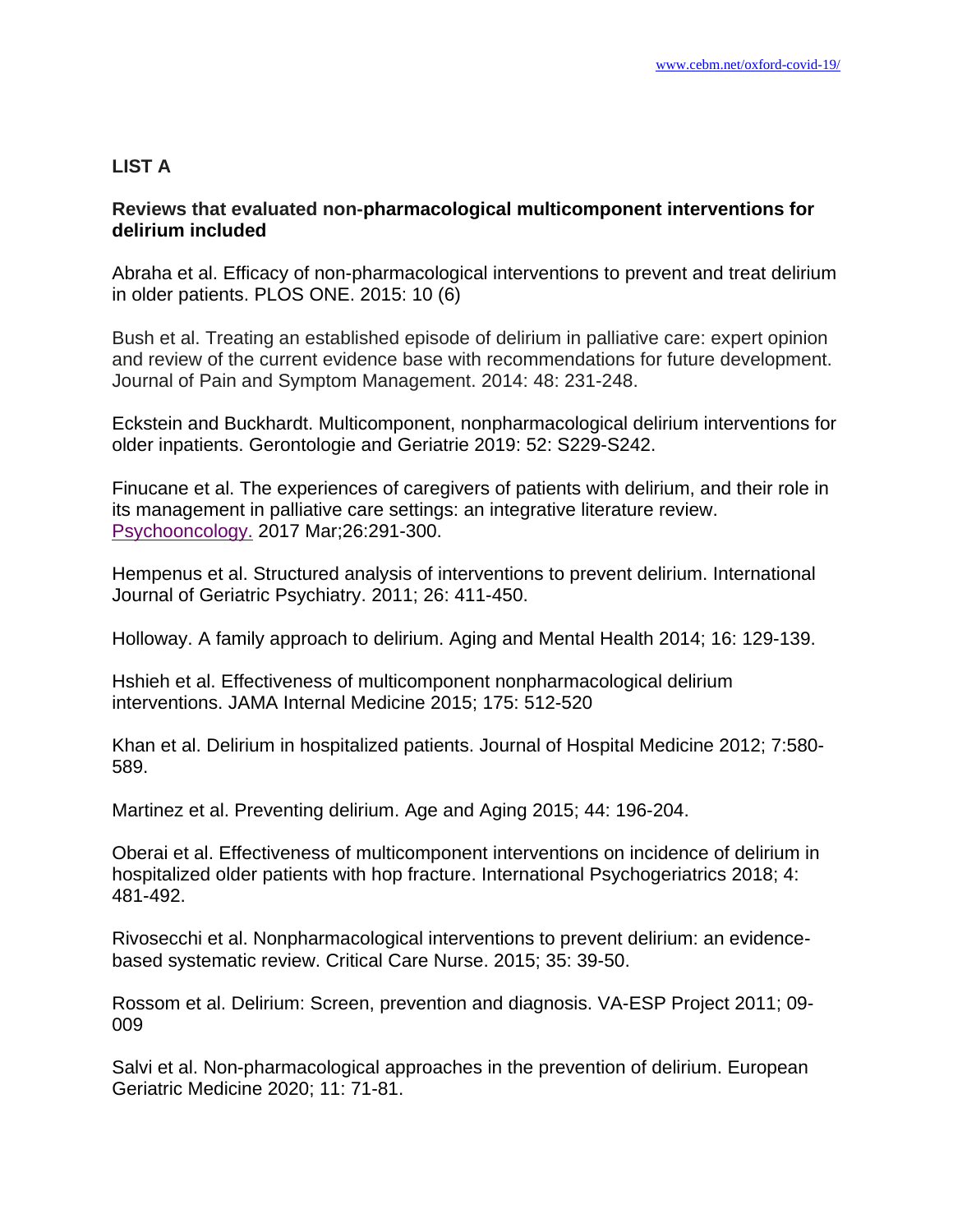Shelton et al. Evaluating the effects of the pharmacological and nonpharmacological interventions to manage delirium in palliative care patients. Current Opinion in Supportive and Palliative Care 2019; 13: 384-391.

Siddiqi\_N, Harrison\_JK, Clegg\_A, Teale\_EA, Young\_J, Taylor\_J, Simpkins\_SA. Interventions for preventing delirium in hospitalised non-ICU patients. *Cochrane Database of Systematic Reviews* 2016, Issue 3. Art. No.: CD005563. DOI: 10.1002/14651858.CD005563.pub3.

Thomas et al. The effectiveness of non-pharmacological multi-component interventions for the prevention of delirium. JBI Database of Systematic Reviews and Implementation Reports. 2014; 12:180-232.

Yanamadala et al. Educational interventions to improve recognition of delirium: A systematic review. Journal of the American Geriatrics Society. 2013; 61:1983-93.

Wand. Evaluating the effectiveness of education interventions to prevent delirium. Australasian Journal on Ageing. 2011; 30:175-185.

Woodhouse et al. Interventions for preventing delirium in older people in institutional long-term care. 2019; 4: CD009537

# **LIST B**

## **Reviews that evaluated single-item interventions in delirium prevention or management**

Abraha et al. Efficacy of non-pharmacological interventions to prevent and treat delirium in older patients. PLOS ONE. 2015: 10 (6)

Bush et al. Treating an established episode of delirium in palliative care: expert opinion and review of the current evidence base with recommendations for future development. Journal of Pain and Symptom Management. 2014: 48: 231-248.

Groves et al. Increasing light exposure for the prevention of delirium. Dimensions of Critical care Nursing 2019; 38: 96-107.

Haley et al. Delirium management: Let's get physical. Australian Journal of Ageing. 2019; 38: 231-241.

Lee et al. Developing delirium best practice. European Geriatric Medicine. 2020; 11: 1- 32.